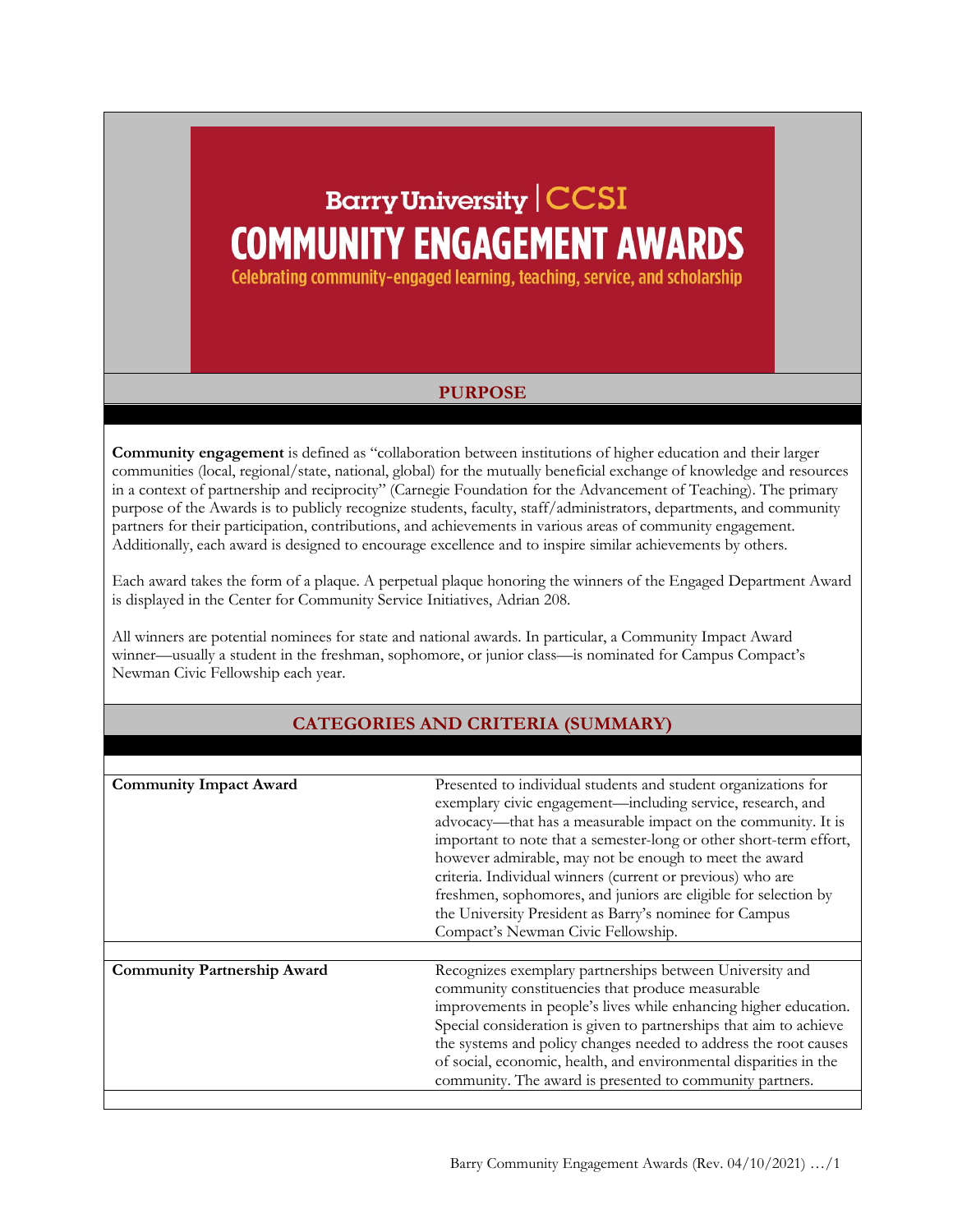| <b>Community-Based Research Award</b>                                         | Recognizes scholars (faculty and/or students) who conduct                                                                                                                                                                                                                                                                                                                |
|-------------------------------------------------------------------------------|--------------------------------------------------------------------------------------------------------------------------------------------------------------------------------------------------------------------------------------------------------------------------------------------------------------------------------------------------------------------------|
|                                                                               | rigorous research with community partners in response to<br>community concerns, issues, or needs.                                                                                                                                                                                                                                                                        |
|                                                                               |                                                                                                                                                                                                                                                                                                                                                                          |
| Community-Engaged Scholarship Award                                           | Recognizes faculty members for significant scholarly work across<br>the faculty roles of teaching, research, and service-including<br>related publications and presentations-that addresses<br>community issues.                                                                                                                                                         |
| <b>Community Engagement Educator Award</b>                                    | Honors an employee for significant contributions to the                                                                                                                                                                                                                                                                                                                  |
|                                                                               | institutionalization or enhancement of community engagement at<br>Barry University. Winners of this award are faculty members, staff<br>members, or administrators who have promoted institutional<br>commitment to community engagement, contributed to campus-<br>community partnerships, and supported students and colleagues<br>in community engagement activities. |
|                                                                               |                                                                                                                                                                                                                                                                                                                                                                          |
| <b>Service-Learning Faculty Award</b>                                         | Recognizes faculty members for exemplary integration of<br>community service into the curriculum or for demonstrating<br>excellence in using service-learning as a teaching and learning<br>strategy. Instructors of designated service-learning courses are<br>prime candidates for this award.                                                                         |
| <b>Engaged Department Award</b>                                               | Presented to a department (within a division, college, or school)                                                                                                                                                                                                                                                                                                        |
|                                                                               | for achievements in advancing the community engagement goals<br>of the University, educating students for civic and social<br>responsibility, and improving community life. Departments in<br>which faculty and staff members engage in significant<br>community/public service, individually or collectively with<br>students, are prime candidates for this award.     |
|                                                                               | An academic unit (e.g., a school) that is not structured along<br>departmental lines may be considered for this award. In such a<br>case, the winner will receive a plaque labeled Community<br>Engagement Award.                                                                                                                                                        |
| Details of each award are on pages 3–10.                                      |                                                                                                                                                                                                                                                                                                                                                                          |
| <b>Ninth Annual Community Engagement Awards</b><br><b>SCHEDULE</b>            |                                                                                                                                                                                                                                                                                                                                                                          |
| Call for Nominations:<br>Nominations accepted at any time before the deadline |                                                                                                                                                                                                                                                                                                                                                                          |
| Nomination Deadline:<br>Last Friday of January (01/28/2022)                   |                                                                                                                                                                                                                                                                                                                                                                          |
| Awards Ceremony:<br>Last Wednesday of March (03/30/2022), 5:00-6:30 p.m.      |                                                                                                                                                                                                                                                                                                                                                                          |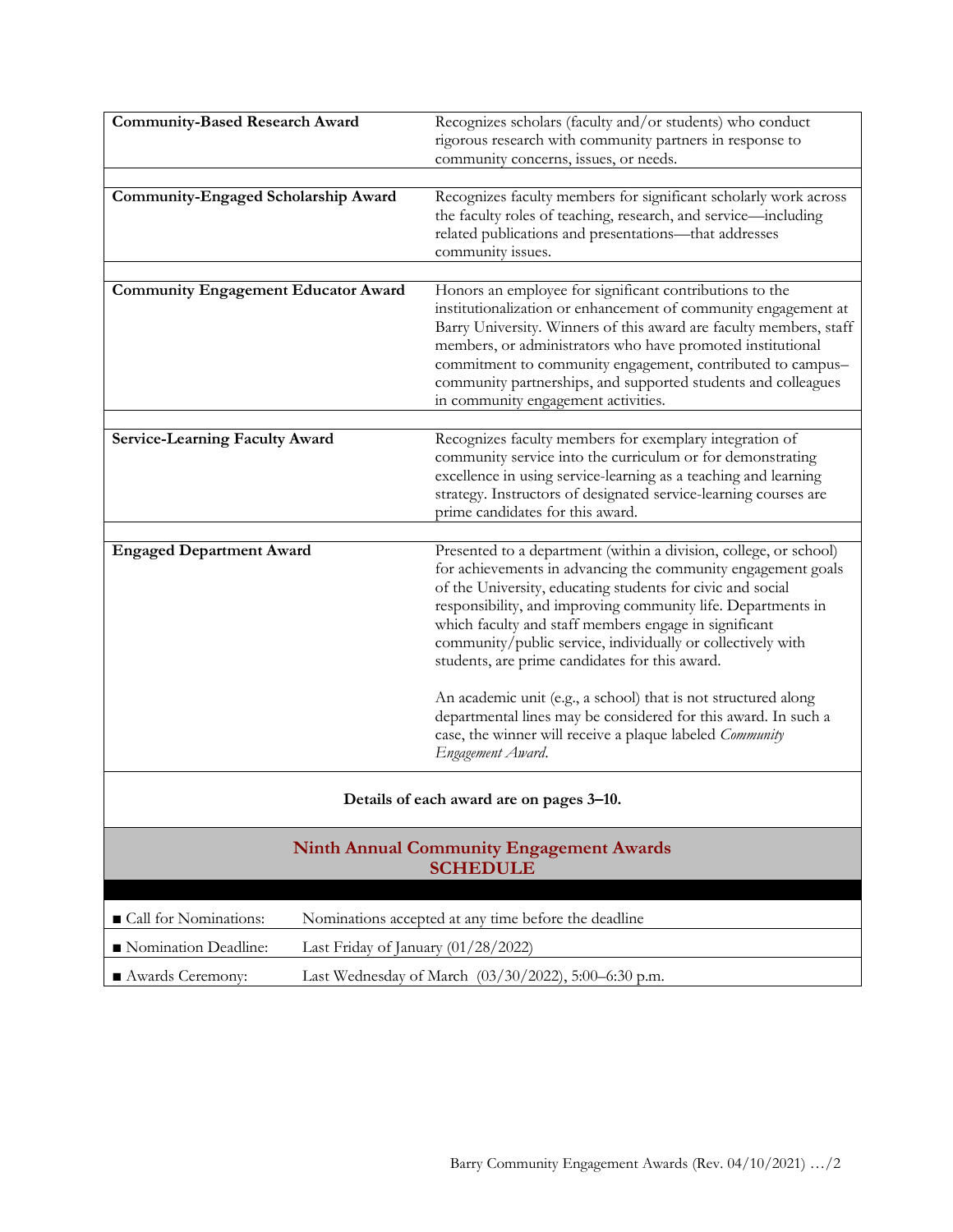## **Community Impact Award (for Individual Students and Student Clubs/Organizations)**

he Community Impact Award is presented to students for exemplary civic engagement—including service, research, and/or advocacy—that has a measurable impact on the community. It is important to note that a semester-long or other short-term effort, however admirable, may not be enough to The Community Impact Award is presented to students for exemplary civic engagement—including<br>service, research, and/or advocacy—that has a measurable impact on the community. It is important<br>to note that a semester-long or are eligible for selection by the University President as Barry's nominee for Campus Compact's Newman Civic Fellowship, which "recognizes and supports community-committed students who have demonstrated an investment in finding solutions for challenges facing communities throughout the country."

## **Eligibility**

Nominees and applicants must be full-time undergraduate or graduate students and clubs/organizations in good standing at Barry University.

### **Criteria**

- An innovative approach to developing or enhancing University efforts to address community issues and needs
- Diverse forms of engagement such as community service (volunteer work), service-learning, community-focused internships and field placements, advocacy, activism, and civic leadership
- Clear demonstration of civic leadership skills and the ability to inspire other students and/or members of the community
- Promise of sustainability through efforts to build initiatives into the University's programs and structure
- Tangible evidence of impact on campus and/or community (e.g., number of volunteers recruited, amount of money raised, number of in-kind donations, number of community residents who benefited from the project)

### **Requirements**

- 1. Nomination Form (completed)
- 2. Individual's Resume **or** 200-word Profile of Club/Organization
- 3. Statement in 300–500 words describing how the nominee has met the criteria for the award (which *may* be written by the nominator or nominee)
- 4. Two letters of support—one of which *must* be from a community partner

Other documents such as news clippings, journal articles, photos, and brochures may be submitted in support of the nomination.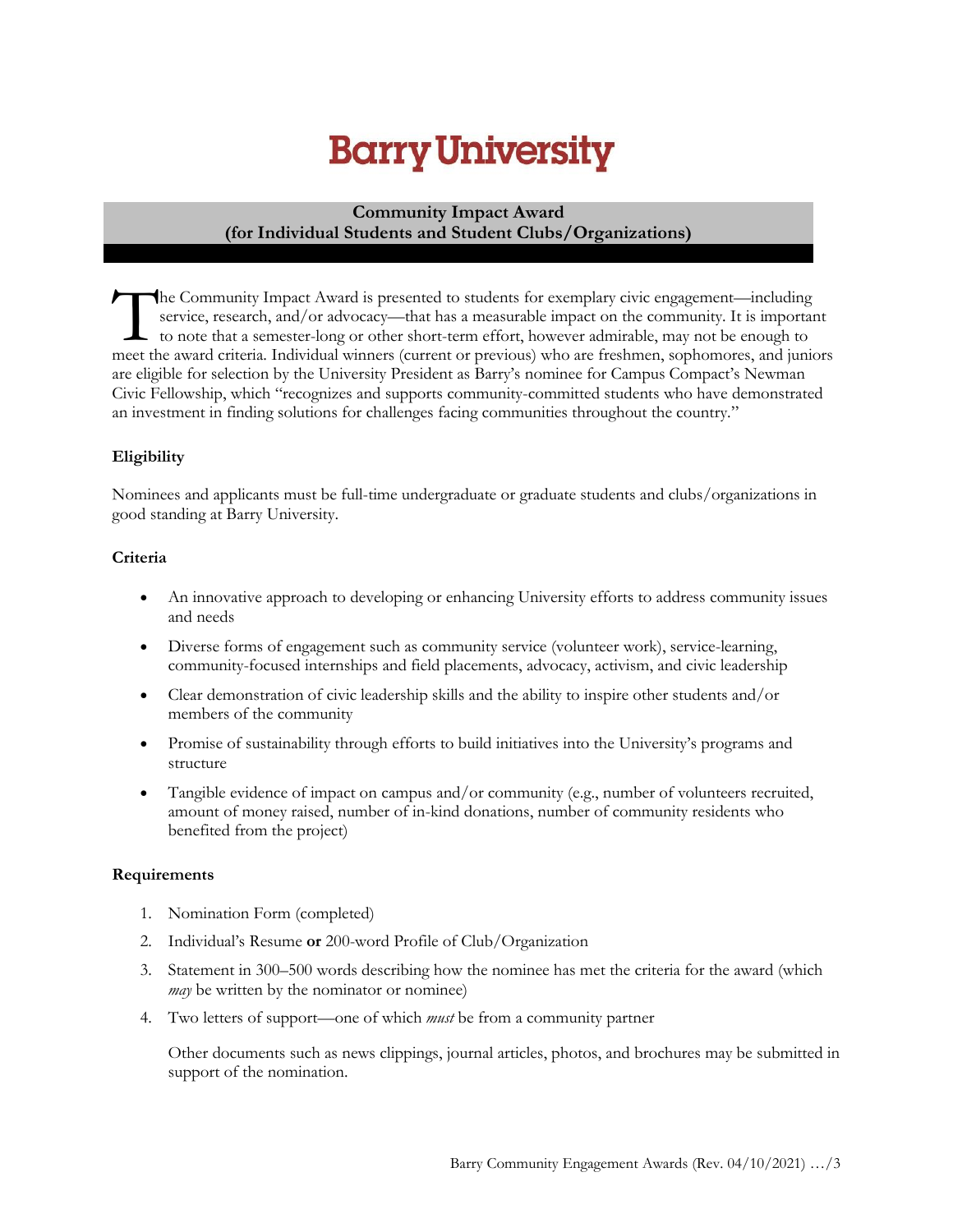## **Community Partnership Award**

he Community Partnership Award recognizes exemplary partnerships between University and community constituencies that produce measurable improvements in people's lives while enhancing higher education. Special consideration will be given to partnerships that aim to achieve the systems The Community Partnership Award recognizes exemplary partnerships between University and<br>
community constituencies that produce measurable improvements in people's lives while enha<br>
higher education. Special consideration disparities in the community. The award is presented to community partners.

## **Eligibility**

All partnerships between the University (faculty/staff and students) and the wider community (agencies, organizations, institutions) that are aligned with the University's Mission and Core Commitments will be considered. However, partnerships registered with the CCSI will be given special consideration.

### **Criteria**

- Evidence of mutually beneficial collaboration between the community entity and the University (faculty/staff and students)
- Community partner's involvement in program/project development, teaching/learning process, and/or research with the University
- Measurable impact on the community organization, its clients, and/or residents (e.g., new services, increased capacity to serve clients, improved community facilities; increased economic opportunity)
- Potential or demonstrated sustainability of partnership

### **Requirements**

- 1. Nomination Form (completed)
- 2. 200-word Profile of Organization
- 3. Statement in 1,000–1,200 words describing how the nominee has met the criteria for the award

The statement should highlight outcomes of community engagement for the University, the community partner, and especially for wider community.

4. Two letters of support—one from a student, the other from a Barry faculty or staff member

Other documents such as news clippings, journal articles, photos, and brochures may be submitted in support of the nomination.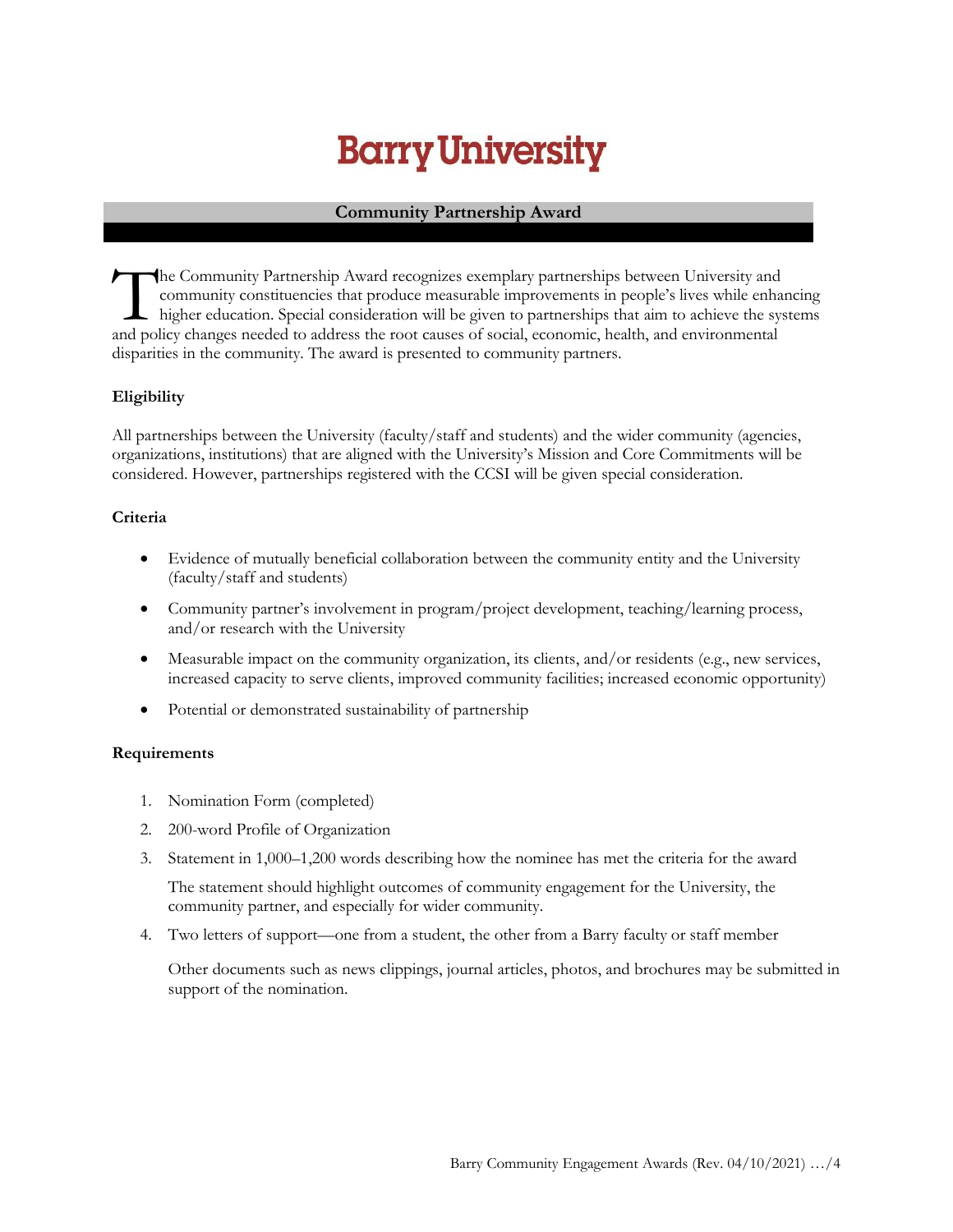### **Community-Based Research Award**

he Community-Based Research (CBR) Award is presented to research teams – composed of students, faculty/staff members, and community partners—for conducting rigorous research that addresses community concerns, issues, or needs. T

## **Eligibility**

The research team must include undergraduate or graduate students, or both.

### **Criteria**

- Clear link between community-defined priorities and the research focus and approach.
- Innovative approaches that show adherence to the principles of CBR (i.e., campus–community collaboration, social action/social change to achieve social justice, validation of multiple sources of knowledge, promotion of multiple methods of discovery and dissemination of knowledge produced)
- Research process that collaboratively involves all stakeholders—faculty, students, and community partners
- Demonstrable outcomes for community partners and/or the community at large

### **Requirements**

- 1. Nomination Form (completed)
- 2. Curriculum Vitae
- 3. Statement (400–600 words) describing how the nominee has met the criteria for the award
- 4. Letter of support from a community partner
- 5. Publication and/or presentation samples that illustrate the quality of the research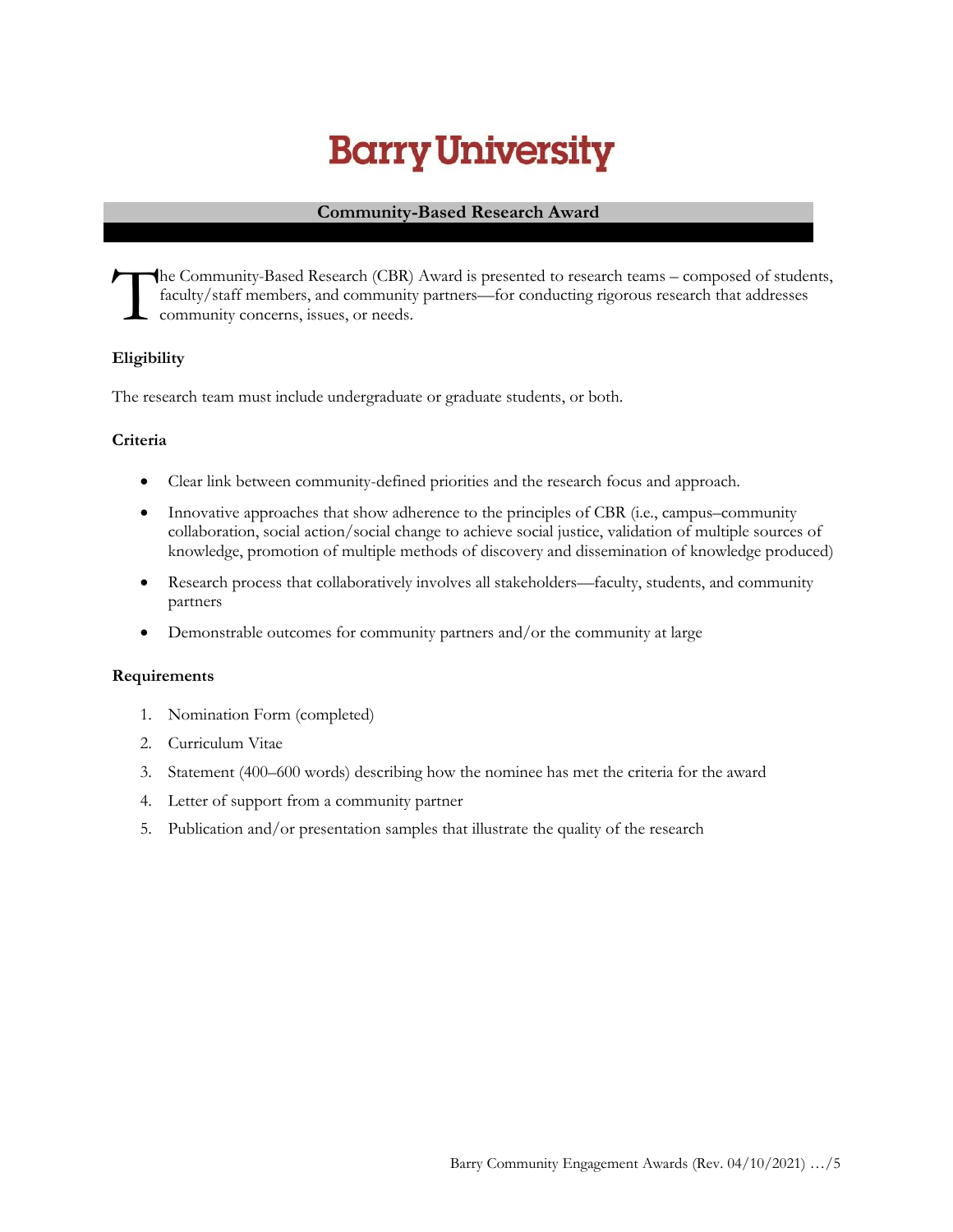## **Community-Engaged Scholarship Award**

he Community-Engaged Scholarship Award recognizes faculty members for significant scholarly work across the faculty roles of teaching, research, and service—including related publications and presentations—that addresses community issues. T

## **Eligibility**

Nominations or applications will be accepted only from full-time faculty.

## **Criteria**

- Completion of engaged research projects that adhere to accepted criteria (i.e., goals/questions; context of theory, literature, "best practices"; methods; results; communication/dissemination; reflective critique)\*
- The extent to which the research is of benefit to the community, is visible and shared with stakeholders, and reflects the mission of the University
- Evidence of dissemination; number and variety of presentations and/or publications
- Value of the research to the broad field of service-learning and civic engagement

### **Requirements**

- 1. Nomination Form (completed)
- 2. Curriculum Vitae
- 3. Statement (400–600 words) describing how the nominee has met the criteria for the award
- 4. Letter of support from a community partner
- 5. Publication and/or presentation samples that illustrate the quality of the scholarship

<sup>\*</sup> Please see "Evaluating Engaged Scholarship" on page 7.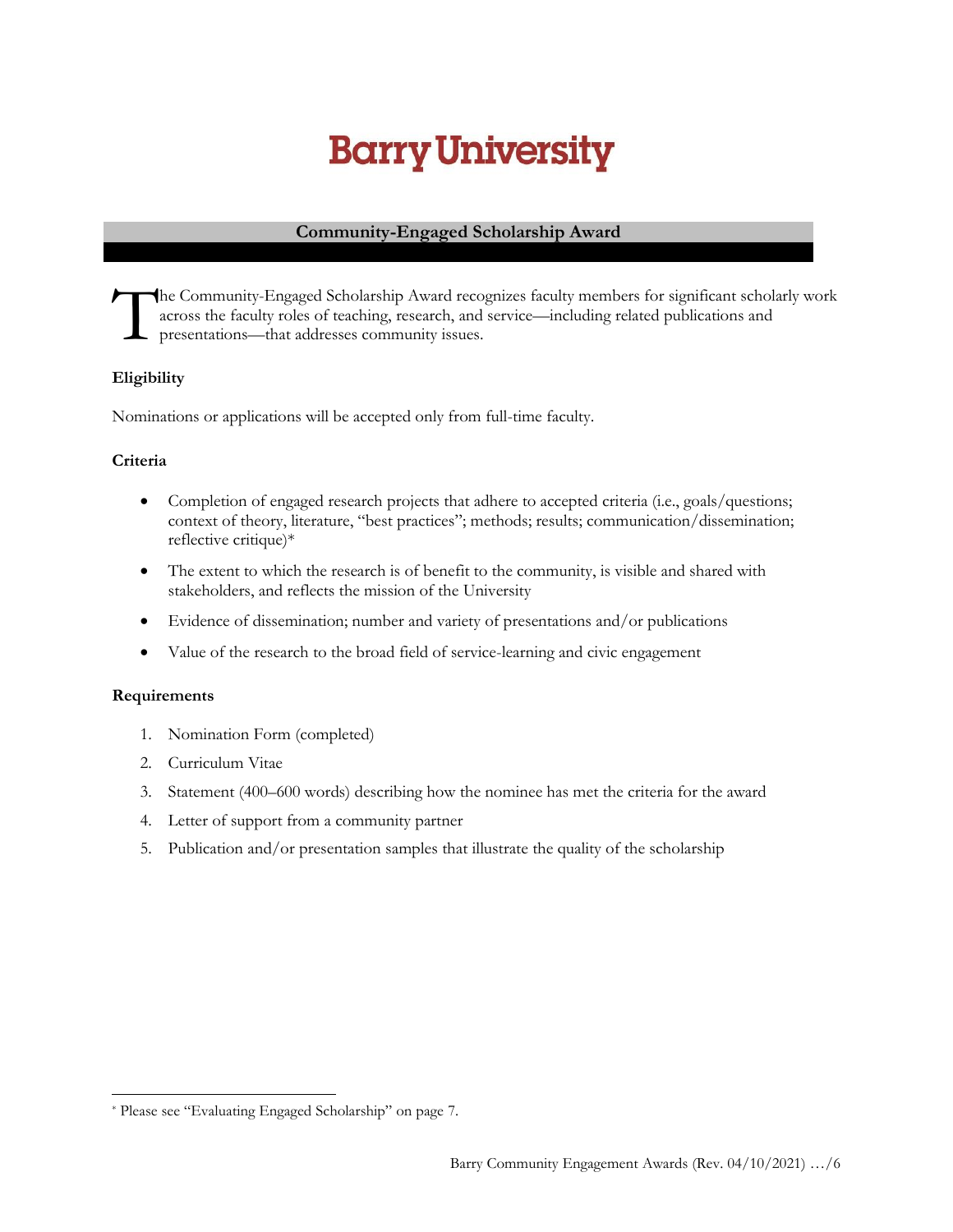## **Evaluating Engaged Scholarship**

#### Goals/Questions

- Does the scholar state the basic purpose of the work and its value for public good?
- Is there an "academic fit" with the scholar's role, and departmental and university mission?
- Does the scholar define objectives that are realistic and achievable?
- Does the scholar identify intellectual and significant questions in the discipline and in the community?

Context of theory, literature, "best practices"

- Does the scholar show an understanding of relevant existing scholarship?
- Does the scholar bring the necessary skills to the collaboration?
- Does the scholar make significant contributions to the work?
- Is the work intellectually compelling?

#### **Methods**

- Does the scholar use methods appropriate to the goals, questions, and context of the work?
- Does the scholar describe rationale for selection of methods in relation to context and issue?
- Does the scholar effectively apply the methods selected?
- Does the scholar modify procedures in response to changing circumstances?

#### Results

- Does the scholar achieve the goals?
- Does the scholar's work add consequentially to the discipline and to the community?
- Does the scholar's work open additional areas for further exploration and collaboration?
- Does the scholar's work achieve impact or change? Are those outcomes evaluated? If so, by whom?
- Does the scholar's work make a contribution consistent with the purpose of the work over time?

Communication/Dissemination

- Does the scholar use a suitable style and effective organization to present the work?
- Does the scholar communicate/disseminate to appropriate academic and public audiences consistent with the mission of the institution?
- Does the scholar use appropriate forums for communicating work to the intended audience?
- Does the scholar present information with clarity and integrity?

#### Reflective Critique

- Does the scholar critically evaluate the work?
- What are the sources of evidence informing the critique?
- Does the scholar bring an appropriate breadth of evidence to the critique?
- In what way has the community perspective informed the critique?
- Does the scholar use evaluation to learn from the work and to direct future work?
- Is the scholar involved in a local, state, or national dialogue related to the work?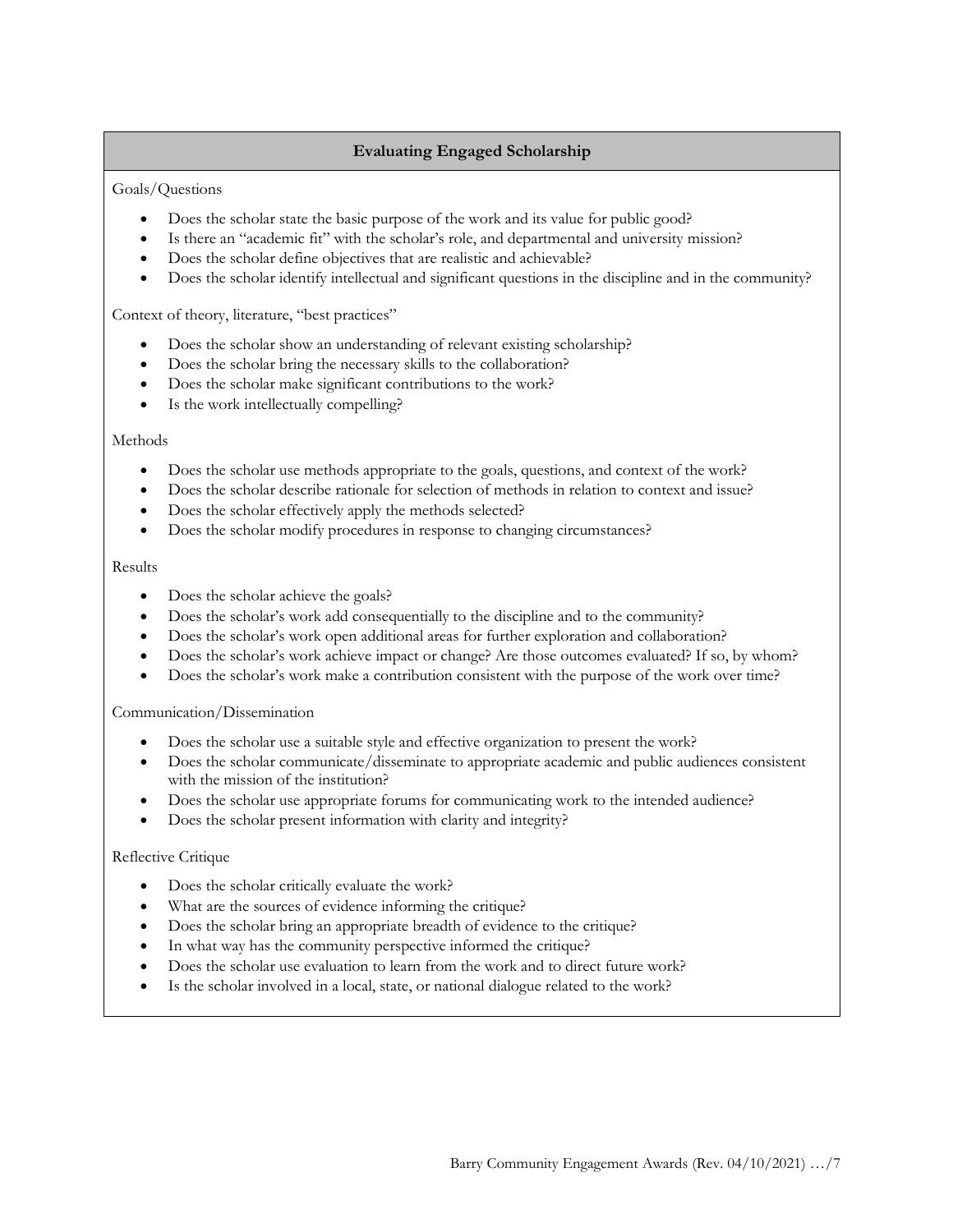## **Community Engagement Educator Award**

he Community Engagement Educator Award honors an employee for significant contributions to the institutionalization or enhancement of community engagement at Barry University. The winner of this award will be a faculty member, staff member, or administrator who has promoted institutional The Community Engagement Educator Award honors an employee for significant contributions to institutionalization or enhancement of community engagement at Barry University. The winner of award will be a faculty member, sta students and colleagues in community engagement activities.

## **Eligibility**

Any full-time administrator, staff member, or faculty member may be nominated or may apply.

## **Criteria**

- Exceptional role in building institutional commitment to service-learning and civic engagement
- Contributions to the development and sustainability of reciprocal partnerships
- Evidence of success in fostering and sustaining student involvement
- Leadership in advancing students' civic learning
- Demonstrable impact of engagement on students and the community

#### **Requirements**

- 1. Nomination Form (completed)
- 2. Curriculum Vitae
- 3. Statement (400–600 words) describing how the nominee has met the criteria for the award
- 4. Three letters of support—one each from a student, faculty/staff member, and community partner

Other documents such as syllabi, program outlines, news clippings, journal articles, photos, and brochures may be submitted in support of the nomination.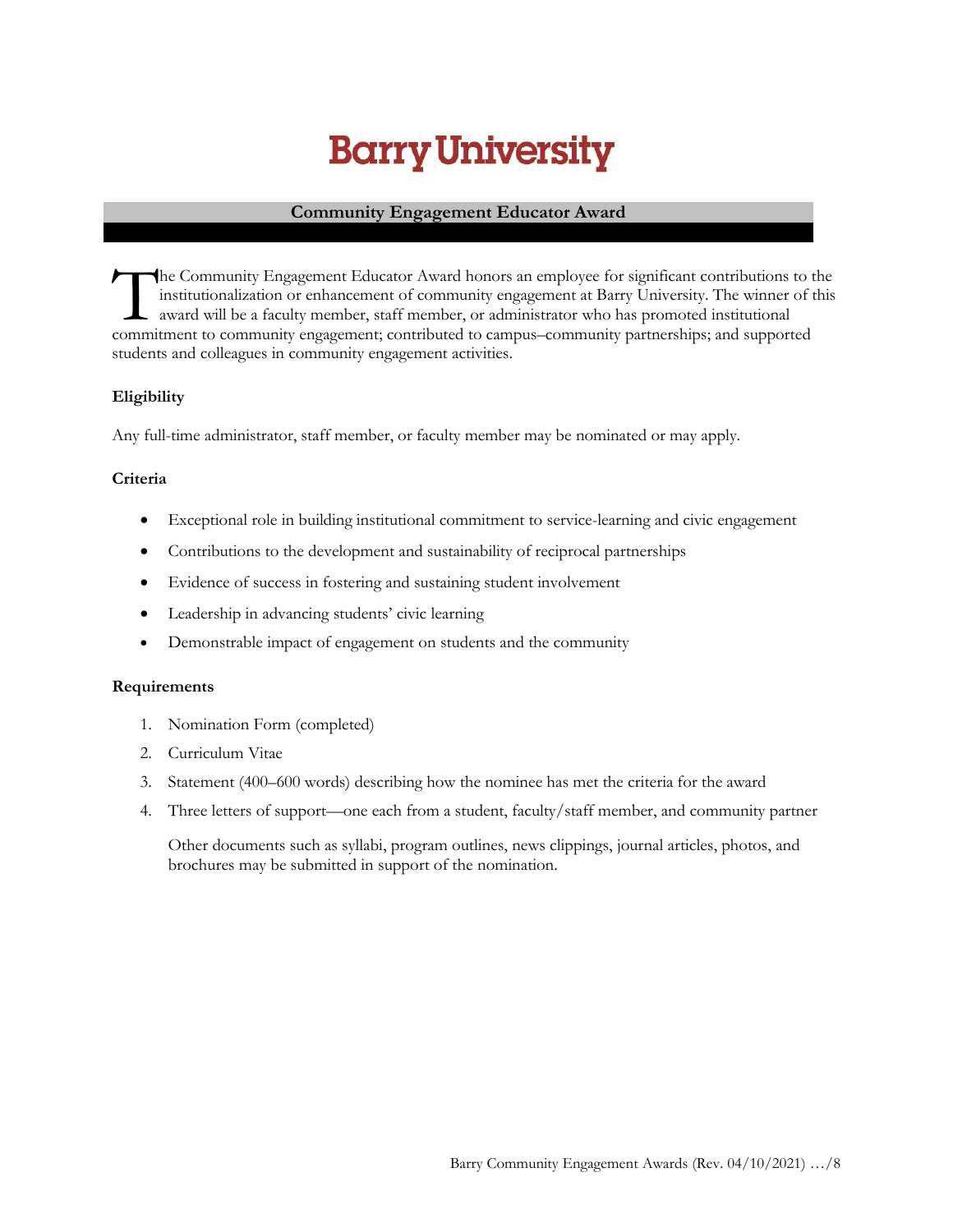## **Service-Learning Faculty Award**

he Service-Learning Faculty Award recognizes faculty members for exemplary integration of community service into the curriculum or for demonstrating excellence in using service-learning as a teaching and learning strategy. Instructors of designated service-learning courses are prime candidates the Serv<br>commu<br>for this award.

## **Eligibility**

Nominations or applications will be accepted only from both full-time and part-time faculty (including adjunct professors).

### **Criteria**

- Teaching of service-learning courses in which the coursework was directly and deliberately connected to the community-based service or community-focused assignment
- Evidence of involvement of community partners in the development and/or delivery as well as the assessment of the course or its service-learning component
- Documented achievement of both academic and civic outcomes (e.g., evaluations from other faculty, students, and/or site supervisors; anonymous student reflection samples; testimonials and empirical data on project outcomes)

### **Requirements**

- 1. Nomination Form (completed)
- 2. Curriculum Vitae
- 3. Syllabus
- 4. Two letters of support—one from a student, the other from a community partner
- 5. Statement (400-600 words) describing how the nominee has met the criteria for the award:

The statement should mention the nominee's philosophy of teaching and summarize his/her servicelearning experiences.

Other documents such as news clippings, articles, photos, and brochures may be submitted, preferably as a single file.